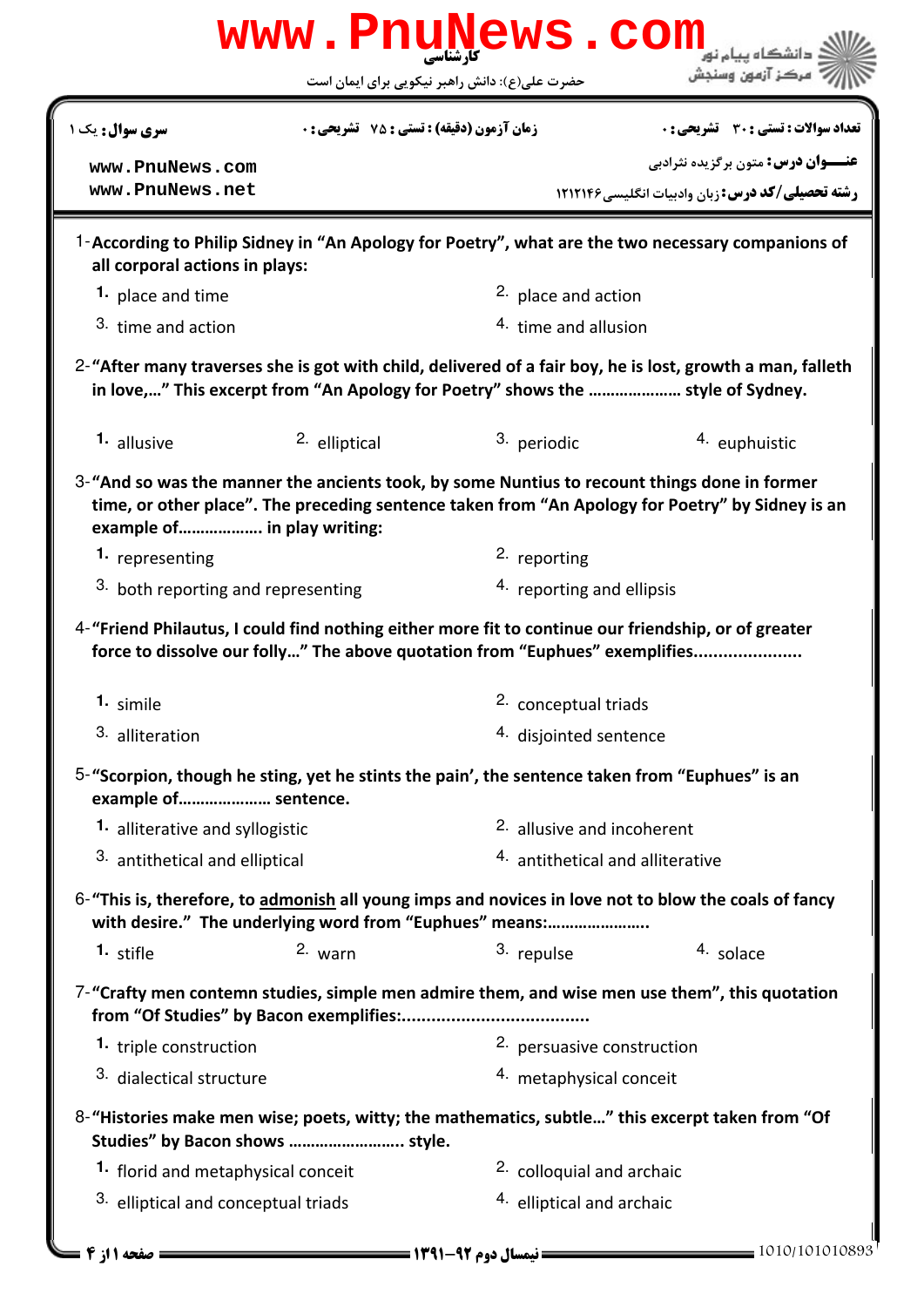|                                                                                                              | حضرت علی(ع): دانش راهبر نیکویی برای ایمان است                                        | www.PnuNews.com                             | ُ ' سرڪز آزمون وسنڊش                                    |
|--------------------------------------------------------------------------------------------------------------|--------------------------------------------------------------------------------------|---------------------------------------------|---------------------------------------------------------|
| <b>سری سوال :</b> یک ۱                                                                                       | <b>زمان آزمون (دقیقه) : تستی : 75 تشریحی : 0</b>                                     |                                             | <b>تعداد سوالات : تستي : 30 ٪ تشريحي : 0</b>            |
|                                                                                                              |                                                                                      |                                             | <b>عنـــوان درس:</b> متون برگزیده نثرادبی               |
| www.PnuNews.com<br>www.PnuNews.net                                                                           |                                                                                      |                                             | <b>رشته تحصیلی/کد درس: : مان وادسات انگلیسی ۱۲۱۲۱۴۶</b> |
|                                                                                                              |                                                                                      |                                             |                                                         |
| they are cymini sectores." Bacon "Of Studies"                                                                | 9-"If his wit be not apt to distinguish or find differences, let him study the ; for |                                             |                                                         |
| 1. mathematics                                                                                               | 2. lawyers' cases                                                                    | 3. schoolmen                                | 4. rhetoric                                             |
| 10-"The church is catholic, universal, so are all her actions; all that she does belongs to all." Her refers | to? (Devotions upon Emergent Occasions)                                              |                                             |                                                         |
| 1. a female christian                                                                                        |                                                                                      | $2.$ author                                 |                                                         |
| 3. a woman                                                                                                   |                                                                                      | 4. the church                               |                                                         |
| 11-"Tribulation is a treasure in the nature of it, but it is not current money in the use of it, except we   | get nearer our home, heaven, by it'. The sentence is taken from                      |                                             |                                                         |
|                                                                                                              | 1. Devotions upon Emergent Occasions by John Bunyan                                  |                                             |                                                         |
|                                                                                                              | <sup>2.</sup> Devotions upon Emergent Occasions by John Donne                        |                                             |                                                         |
|                                                                                                              | 3. Letters Concerning Toleration by John Lock                                        |                                             |                                                         |
|                                                                                                              | 4. Letters Concerning Toleration by Thomas Hobbes                                    |                                             |                                                         |
| 12-Dialectical, conceited, using of analogy and abrupt statements are the stylistic features of              |                                                                                      |                                             |                                                         |
| 1. John Lyly                                                                                                 | 2. John Donne                                                                        | 3. Thomas Hobbes                            | 4. John Bunyan                                          |
|                                                                                                              |                                                                                      |                                             |                                                         |
| 13-"And by consequence, such augmentation of dominion over men being necessary to a man's                    |                                                                                      |                                             |                                                         |
| 1. solitary                                                                                                  | 2. competition                                                                       | 3. delectation                              | 4. safety                                               |
| 14-According to Hobbes in "Leviathan", during the time men live without a common power to keep               | them all in awe, they are in that condition which is called                          |                                             |                                                         |
| 1. machination                                                                                               | 2. peace                                                                             | $3.$ war                                    | 4. diffidence                                           |
| 15-Syllogistic, pedantic and austerity are some characteristics of style.                                    |                                                                                      |                                             |                                                         |
| 1. John Donne                                                                                                | 2. Samuel Johnson                                                                    | 3. Thomas Hobbes                            | 4. John Ruskin                                          |
| 16-"I was born, indeed, in your dominions, but your service was hard, and your wages such as a man           | could not live on, "for the wages of sin is death."" The sentence is taken from      |                                             |                                                         |
| 1. Pilgrim's Progress                                                                                        |                                                                                      | <sup>2.</sup> Letters Concerning Toleration |                                                         |
| 3. Poor Relations                                                                                            |                                                                                      | <sup>4.</sup> Euphues                       |                                                         |
|                                                                                                              |                                                                                      |                                             |                                                         |
| 17-"I count the Prince under whose banner now I stand is able to absolve me." Absolve means:                 |                                                                                      |                                             |                                                         |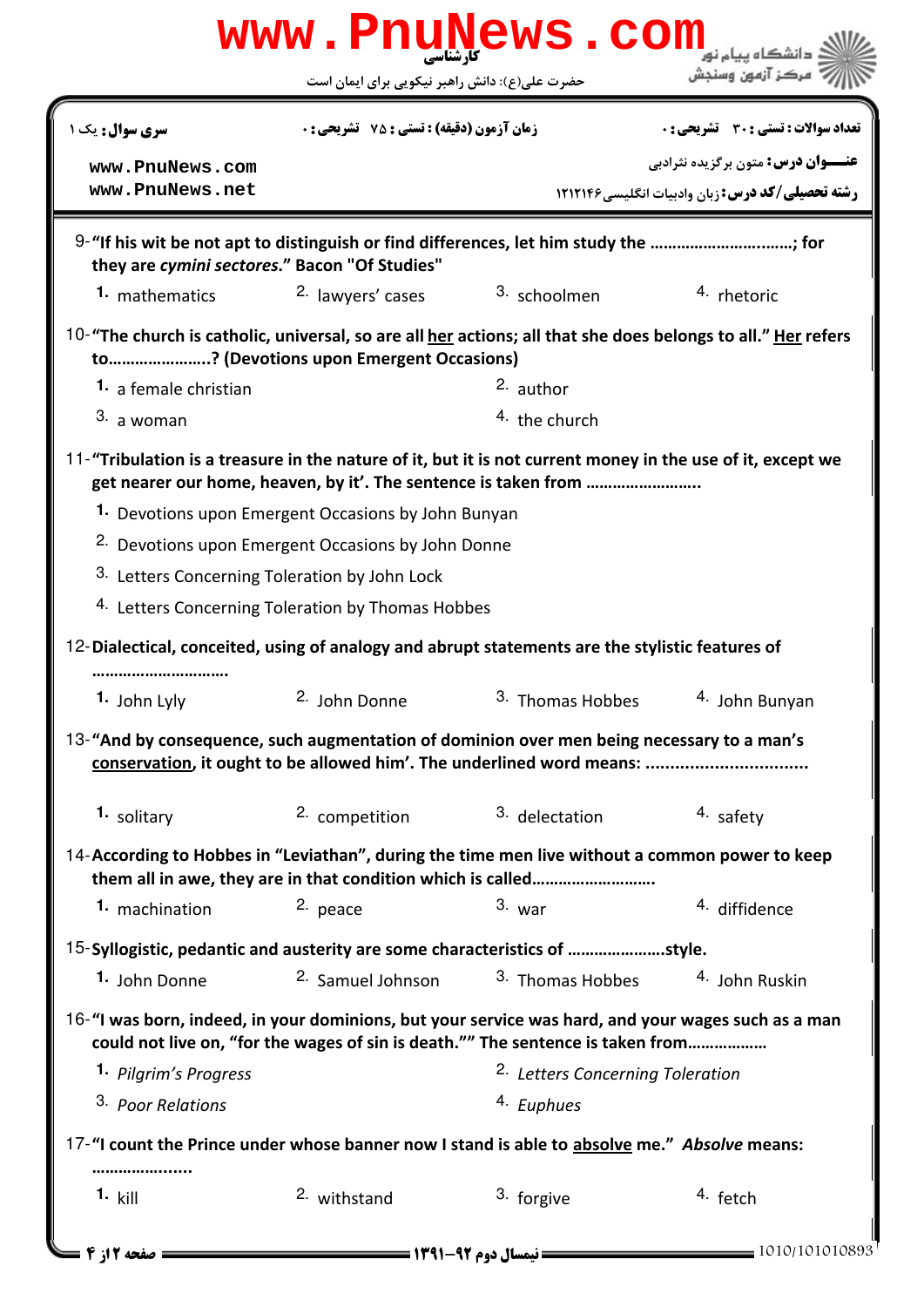| www.PnuNews.com<br>دانشگاه سام نو <mark>.</mark>                                                                                                                                          |                                                                              |                                                        |                                                                                                                                                                                                   |  |  |  |  |
|-------------------------------------------------------------------------------------------------------------------------------------------------------------------------------------------|------------------------------------------------------------------------------|--------------------------------------------------------|---------------------------------------------------------------------------------------------------------------------------------------------------------------------------------------------------|--|--|--|--|
|                                                                                                                                                                                           |                                                                              | حضرت علی(ع): دانش راهبر نیکویی برای ایمان است          | مركز آزمون وسنجش                                                                                                                                                                                  |  |  |  |  |
| <b>سری سوال :</b> یک ۱                                                                                                                                                                    | <b>زمان آزمون (دقیقه) : تستی : 75 ٪ تشریحی : 0</b>                           |                                                        | <b>تعداد سوالات : تستی : 30 ٪ تشریحی : 0</b>                                                                                                                                                      |  |  |  |  |
| www.PnuNews.com                                                                                                                                                                           |                                                                              |                                                        | <b>عنـــوان درس:</b> متون برگزیده نثرادبی                                                                                                                                                         |  |  |  |  |
| www.PnuNews.net                                                                                                                                                                           |                                                                              |                                                        | <b>رشته تحصیلی/کد درس: زبان وادبیات انگلیسی ۱۲۱۲۱۴۶</b>                                                                                                                                           |  |  |  |  |
|                                                                                                                                                                                           | 18-Bunyan's diction is in Pilgrim's Progress.                                |                                                        |                                                                                                                                                                                                   |  |  |  |  |
| 1. complex                                                                                                                                                                                | 2. simple                                                                    | 3. intricate                                           | 4. austere                                                                                                                                                                                        |  |  |  |  |
| 19-"We should do well to commiserate our mutual ignorance, and endeavor to remove it in all the<br>gentle and fair ways of information," What is the antecedent of "it" in this sentence? |                                                                              |                                                        |                                                                                                                                                                                                   |  |  |  |  |
| 1. information                                                                                                                                                                            | 2. ignorance                                                                 | $3.$ ways                                              | 4. mutual                                                                                                                                                                                         |  |  |  |  |
| reluctant to require others to follow them? Because<br>1. They are so few in number                                                                                                       |                                                                              |                                                        | 20-According to "Letters Concerning Toleration", why those who have fairly and truly examined and<br>are thereby got passed doubt in all the doctrines they profess and govern themselves by, are |  |  |  |  |
|                                                                                                                                                                                           | <sup>2.</sup> They find so little reason to be magisterial in their opinions |                                                        |                                                                                                                                                                                                   |  |  |  |  |
|                                                                                                                                                                                           | 3. They aren't instructed themselves                                         |                                                        |                                                                                                                                                                                                   |  |  |  |  |
| $4.1$ and 2                                                                                                                                                                               |                                                                              |                                                        |                                                                                                                                                                                                   |  |  |  |  |
| 21-According to Samuel Johnson, which writer has now gained the dignity of an ancient?                                                                                                    |                                                                              |                                                        |                                                                                                                                                                                                   |  |  |  |  |
| 1. Hierocles                                                                                                                                                                              | <sup>2.</sup> Shakespeare                                                    | 3. Milton                                              | 4. Pope                                                                                                                                                                                           |  |  |  |  |
| 22-"He that tries to recommend him by select quotations will succeed like the pedant in Hierocles<br>dominant literary devices in this sentence?                                          |                                                                              |                                                        | who when he offered his house to sale, carried a brick in his pocket as a specimen" What are the                                                                                                  |  |  |  |  |
| 1. simile and allusion                                                                                                                                                                    |                                                                              |                                                        | 2. metaphor and allusion                                                                                                                                                                          |  |  |  |  |
| 3. simile and personification                                                                                                                                                             |                                                                              |                                                        | 4. simile and antithesis                                                                                                                                                                          |  |  |  |  |
| are                                                                                                                                                                                       |                                                                              |                                                        | 23-What do you deduce and infer from the statement: "Shakespeare has no heroes." His characters                                                                                                   |  |  |  |  |
| 1. species                                                                                                                                                                                | 2. individuals                                                               | 3. particular                                          | 4. both 2 and 3                                                                                                                                                                                   |  |  |  |  |
| 24-The following excerpt taken from, "The Preface to Shakespeare"<br>ever was delivered"<br>1. aphoristic<br>3. antithesis                                                                |                                                                              | 2. triple construction<br>4. consonance                | "To distress them as nothing human ever was distressed; to deliver them as nothing human                                                                                                          |  |  |  |  |
|                                                                                                                                                                                           |                                                                              |                                                        |                                                                                                                                                                                                   |  |  |  |  |
| 25-How, in Johnson's opinion, may one determine the literary merit of an author?                                                                                                          |                                                                              |                                                        |                                                                                                                                                                                                   |  |  |  |  |
| 1. by outliving his century<br><sup>3.</sup> personal allusions                                                                                                                           |                                                                              | <sup>2</sup> by local customs<br>4. temporary opinions |                                                                                                                                                                                                   |  |  |  |  |
|                                                                                                                                                                                           |                                                                              |                                                        |                                                                                                                                                                                                   |  |  |  |  |
|                                                                                                                                                                                           |                                                                              |                                                        |                                                                                                                                                                                                   |  |  |  |  |